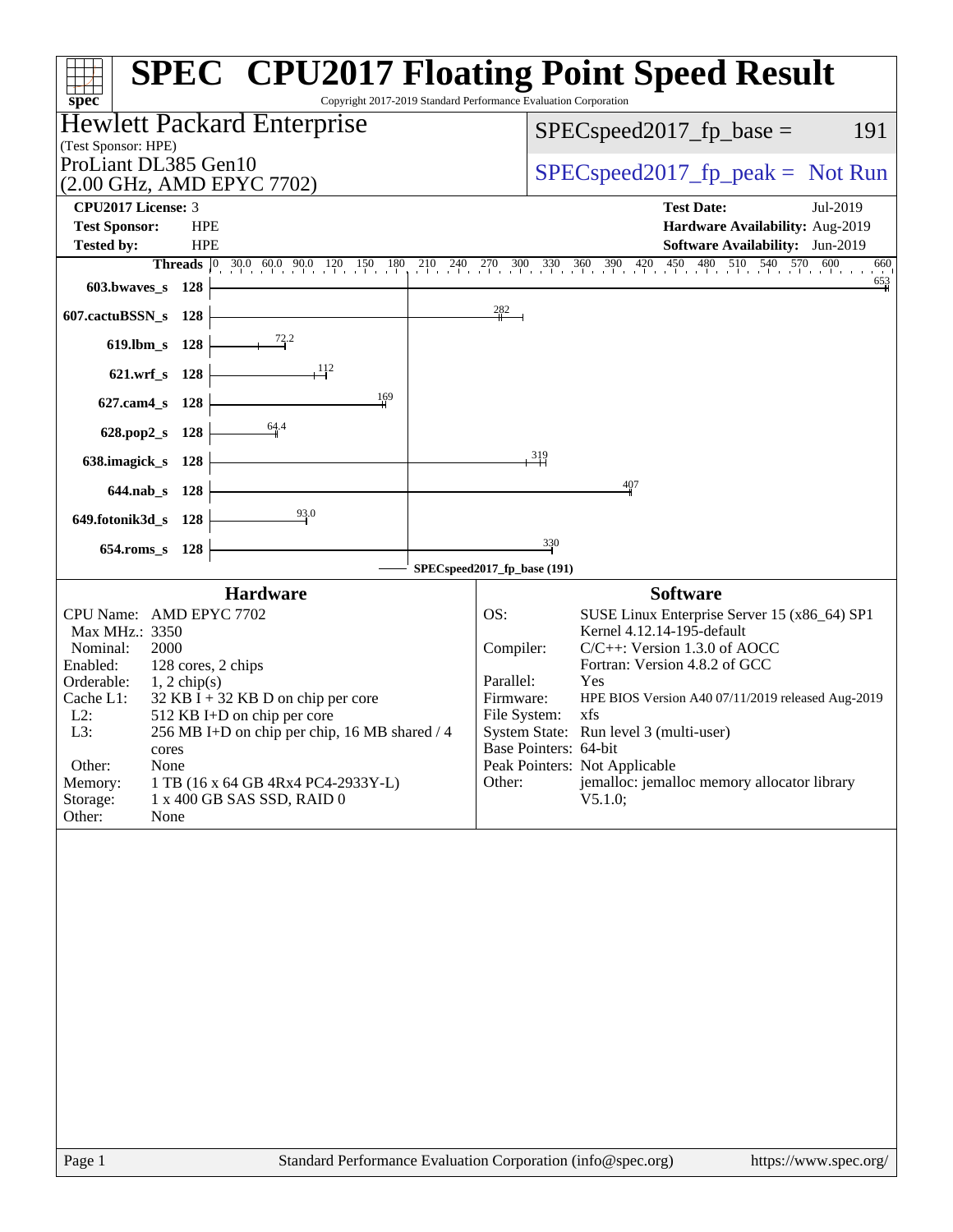Copyright 2017-2019 Standard Performance Evaluation Corporation

# Hewlett Packard Enterprise

## (Test Sponsor: HPE)

(2.00 GHz, AMD EPYC 7702)

 $SPEC speed2017_fp\_base = 191$ 

# ProLiant DL385 Gen10  $SPEC speed2017$  [p\_peak = Not Run

**[CPU2017 License:](http://www.spec.org/auto/cpu2017/Docs/result-fields.html#CPU2017License)** 3 **[Test Date:](http://www.spec.org/auto/cpu2017/Docs/result-fields.html#TestDate)** Jul-2019 **[Test Sponsor:](http://www.spec.org/auto/cpu2017/Docs/result-fields.html#TestSponsor)** HPE **[Hardware Availability:](http://www.spec.org/auto/cpu2017/Docs/result-fields.html#HardwareAvailability)** Aug-2019 **[Tested by:](http://www.spec.org/auto/cpu2017/Docs/result-fields.html#Testedby)** HPE **[Software Availability:](http://www.spec.org/auto/cpu2017/Docs/result-fields.html#SoftwareAvailability)** Jun-2019

### **[Results Table](http://www.spec.org/auto/cpu2017/Docs/result-fields.html#ResultsTable)**

|                                   | <b>Base</b>    |                |       |                |            |                | <b>Peak</b> |                |                |              |                |              |                |              |
|-----------------------------------|----------------|----------------|-------|----------------|------------|----------------|-------------|----------------|----------------|--------------|----------------|--------------|----------------|--------------|
| <b>Benchmark</b>                  | <b>Threads</b> | <b>Seconds</b> | Ratio | <b>Seconds</b> | Ratio      | <b>Seconds</b> | Ratio       | <b>Threads</b> | <b>Seconds</b> | <b>Ratio</b> | <b>Seconds</b> | <b>Ratio</b> | <b>Seconds</b> | <b>Ratio</b> |
| 603.bwayes s                      | 128            | 90.3           | 653   | 89.9           | 656        | 90.4           | 652         |                |                |              |                |              |                |              |
| 607.cactuBSSN s                   | 128            | 59.1           | 282   | 55.1           | 302        | 59.7           | 279         |                |                |              |                |              |                |              |
| $619.$ lbm s                      | 128            | 72.5           | 72.2  | 112            | 46.9       | 72.3           | 72.4        |                |                |              |                |              |                |              |
| $621.wrf$ s                       | 128            | 131            | 101   | 118            | 112        | 118            | 112         |                |                |              |                |              |                |              |
| $627$ .cam $4 \text{ s}$          | 128            | 53.2           | 167   | 52.3           | <u>169</u> | 52.3           | 170         |                |                |              |                |              |                |              |
| $628.pop2_s$                      | 128            | 184            | 64.4  | 184            | 64.5       | 187            | 63.5        |                |                |              |                |              |                |              |
| 638.imagick_s                     | 128            | 47.3           | 305   | 45.3           | 319        | 44.5           | 324         |                |                |              |                |              |                |              |
| $644$ .nab s                      | 128            | 42.9           | 407   | 42.9           | 407        | 43.1           | 405         |                |                |              |                |              |                |              |
| 649.fotonik3d s                   | 128            | 97.9           | 93.1  | 98.1           | 93.0       | 98.2           | 92.9        |                |                |              |                |              |                |              |
| $654$ .roms_s                     | 128            | 47.6           | 331   | 47.7           | 330        | 47.7           | <b>330</b>  |                |                |              |                |              |                |              |
| $SPEC speed2017$ fp base =<br>191 |                |                |       |                |            |                |             |                |                |              |                |              |                |              |
| SPECspeed 2017 fp peak $=$        | <b>Not Run</b> |                |       |                |            |                |             |                |                |              |                |              |                |              |

Results appear in the [order in which they were run.](http://www.spec.org/auto/cpu2017/Docs/result-fields.html#RunOrder) Bold underlined text [indicates a median measurement](http://www.spec.org/auto/cpu2017/Docs/result-fields.html#Median).

#### **[Compiler Notes](http://www.spec.org/auto/cpu2017/Docs/result-fields.html#CompilerNotes)**

The AMD64 AOCC Compiler Suite is available at <http://developer.amd.com/amd-aocc/>

The AOCC Fortran Plugin version 1.3.0 was used to leverage AOCC optimizers with gfortran. It is available here: <http://developer.amd.com/amd-aocc/>

#### **[Submit Notes](http://www.spec.org/auto/cpu2017/Docs/result-fields.html#SubmitNotes)**

The config file option 'submit' was used. 'numactl' was used to bind copies to the cores. See the configuration file for details.

# **[Operating System Notes](http://www.spec.org/auto/cpu2017/Docs/result-fields.html#OperatingSystemNotes)**

'ulimit -s unlimited' was used to set environment stack size 'ulimit -l 2097152' was used to set environment locked pages in memory limit

runspec command invoked through numactl i.e.: numactl --interleave=all runspec <etc>

Set dirty\_ratio=8 to limit dirty cache to 8% of memory Set swappiness=1 to swap only if necessary Set zone\_reclaim\_mode=1 to free local node memory and avoid remote memory sync then drop\_caches=3 to reset caches before invoking runcpu

**(Continued on next page)**

| Page 2 | Standard Performance Evaluation Corporation (info@spec.org) | https://www.spec.org/ |
|--------|-------------------------------------------------------------|-----------------------|
|--------|-------------------------------------------------------------|-----------------------|

**[spec](http://www.spec.org/)**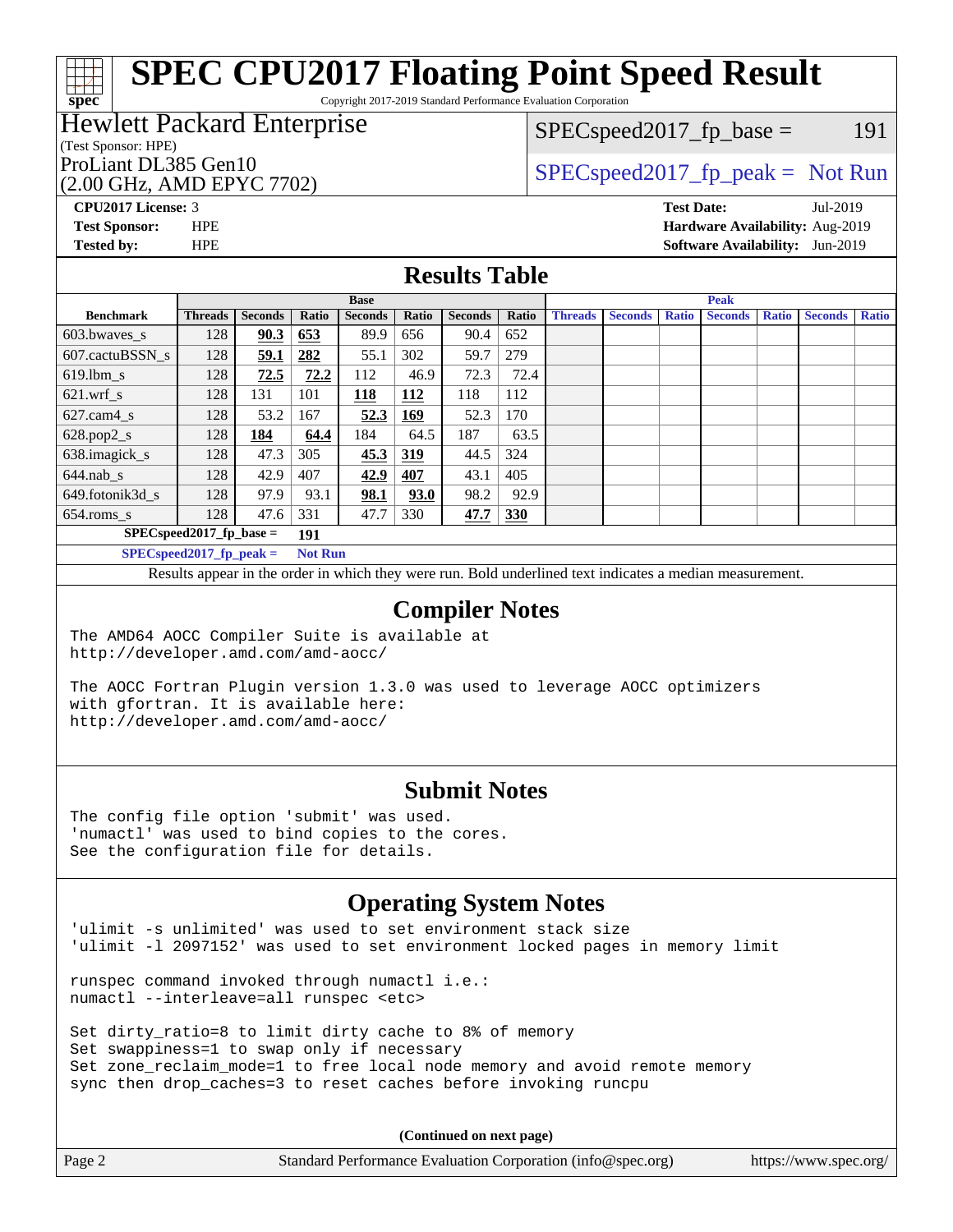Copyright 2017-2019 Standard Performance Evaluation Corporation

#### (Test Sponsor: HPE) Hewlett Packard Enterprise

 $SPEC speed2017_fp\_base = 191$ 

(2.00 GHz, AMD EPYC 7702)

ProLiant DL385 Gen10  $SPEC speed2017<sub>fp</sub> peak = Not Run$ 

**[spec](http://www.spec.org/)**

**[CPU2017 License:](http://www.spec.org/auto/cpu2017/Docs/result-fields.html#CPU2017License)** 3 **[Test Date:](http://www.spec.org/auto/cpu2017/Docs/result-fields.html#TestDate)** Jul-2019 **[Test Sponsor:](http://www.spec.org/auto/cpu2017/Docs/result-fields.html#TestSponsor)** HPE **[Hardware Availability:](http://www.spec.org/auto/cpu2017/Docs/result-fields.html#HardwareAvailability)** Aug-2019 **[Tested by:](http://www.spec.org/auto/cpu2017/Docs/result-fields.html#Testedby)** HPE **[Software Availability:](http://www.spec.org/auto/cpu2017/Docs/result-fields.html#SoftwareAvailability)** Jun-2019

### **[Operating System Notes \(Continued\)](http://www.spec.org/auto/cpu2017/Docs/result-fields.html#OperatingSystemNotes)**

dirty\_ratio, swappiness, zone\_reclaim\_mode and drop caches were all set using privileged echo (e.g. echo 1 > /proc/sys/vm/swappiness).

Transparent huge pages set to 'always' for this run (OS default)

## **[General Notes](http://www.spec.org/auto/cpu2017/Docs/result-fields.html#GeneralNotes)**

Environment variables set by runcpu before the start of the run: LD\_LIBRARY\_PATH = "/home/cpu2017/amd\_speed\_aocc130\_naples\_A\_lib/64; /home/cpu2017/amd\_speed\_aocc130\_naples\_A\_lib/32:" OMP\_DYNAMIC = "false" OMP\_PLACES = "cores" OMP\_PROC\_BIND = "close" OMP\_SCHEDULE = "static" OMP\_STACKSIZE = "192M" OMP WAIT POLICY = "active"

Binaries were compiled on a system with 2p AMD EPYC 7601 CPU + 512GB Memory using RHEL 7.6

NA: The test sponsor attests, as of date of publication, that CVE-2017-5754 (Meltdown) is mitigated in the system as tested and documented. Yes: The test sponsor attests, as of date of publication, that CVE-2017-5753 (Spectre variant 1) is mitigated in the system as tested and documented. Yes: The test sponsor attests, as of date of publication, that CVE-2017-5715 (Spectre variant 2) is mitigated in the system as tested and documented. jemalloc: configured and built with GCC v4.8.5 in RHEL v7.2 under default conditions. <https://github.com/jemalloc/jemalloc/releases/download/5.1.0/jemalloc-5.1.0.tar.bz2>

### **[Platform Notes](http://www.spec.org/auto/cpu2017/Docs/result-fields.html#PlatformNotes)**

BIOS Configuration Thermal Configuration set to Maximum Cooling AMD SMT Option set to Disabled Determinism Control set to Manual Performance Determinism set to Power Deterministic Minimum Processor Idle Power Core C-State set to C6 State Memory Patrol Scrubbing set to Disabled Workload Profile set to General Peak Frequency Compute NUMA memory domains per socket set to One memory domains per socket Sysinfo program /home/cpu2017/bin/sysinfo Rev: r5974 of 2018-05-19 9bcde8f2999c33d61f64985e45859ea9 running on dl385-gen10-rome-64c Thu Feb 14 08:23:35 2019

 SUT (System Under Test) info as seen by some common utilities. For more information on this section, see <https://www.spec.org/cpu2017/Docs/config.html#sysinfo>

**(Continued on next page)**

| Page 3<br>Standard Performance Evaluation Corporation (info@spec.org) | https://www.spec.org/ |
|-----------------------------------------------------------------------|-----------------------|
|-----------------------------------------------------------------------|-----------------------|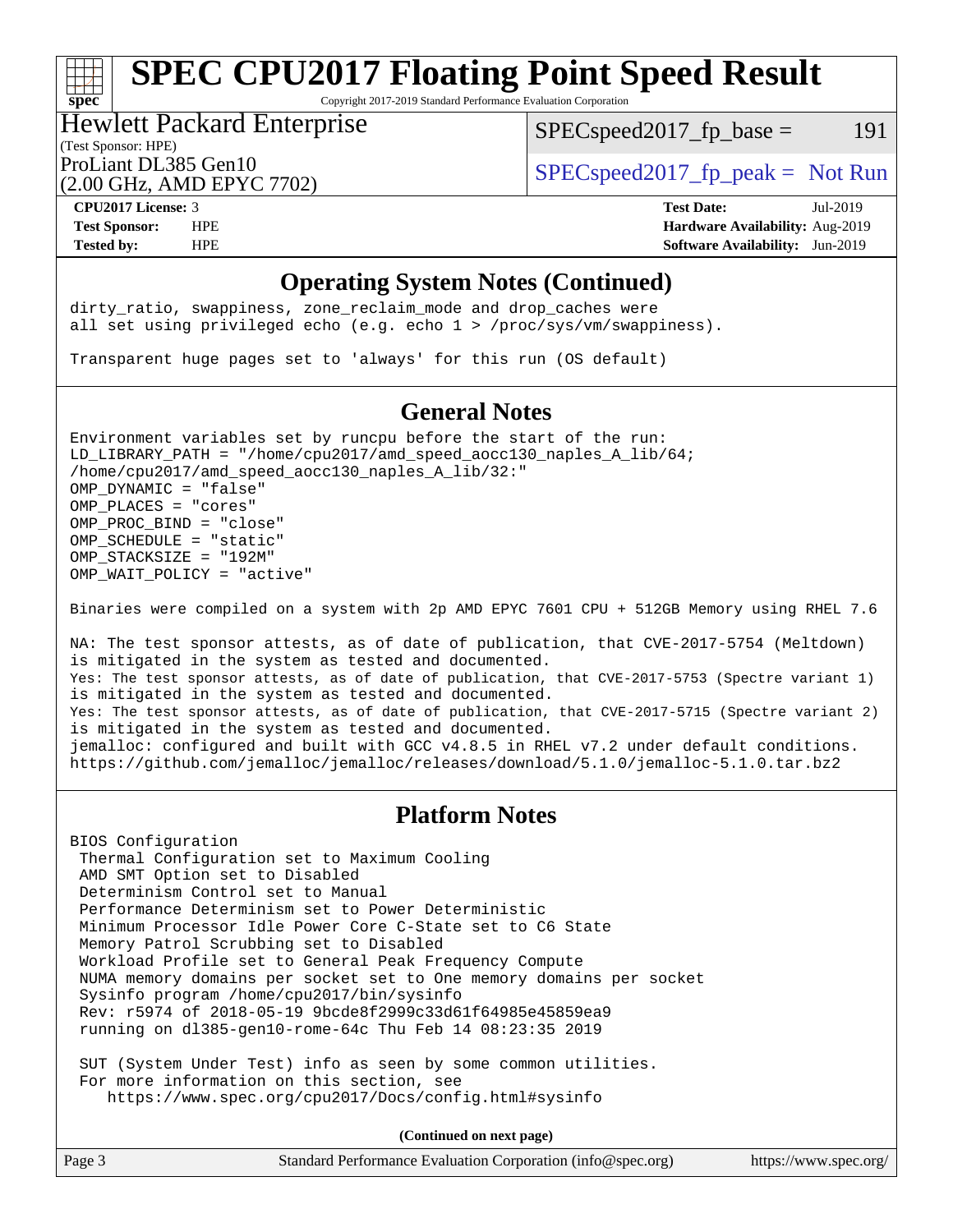Copyright 2017-2019 Standard Performance Evaluation Corporation

# (Test Sponsor: HPE)<br>ProLiant DL385 Gen10 Hewlett Packard Enterprise

 $SPECspeed2017_fp\_base = 191$ 

(2.00 GHz, AMD EPYC 7702)

 $SPECspeed2017_fp\_peak = Not Run$ 

**[spec](http://www.spec.org/)**

**[CPU2017 License:](http://www.spec.org/auto/cpu2017/Docs/result-fields.html#CPU2017License)** 3 **[Test Date:](http://www.spec.org/auto/cpu2017/Docs/result-fields.html#TestDate)** Jul-2019 **[Test Sponsor:](http://www.spec.org/auto/cpu2017/Docs/result-fields.html#TestSponsor)** HPE **[Hardware Availability:](http://www.spec.org/auto/cpu2017/Docs/result-fields.html#HardwareAvailability)** Aug-2019 **[Tested by:](http://www.spec.org/auto/cpu2017/Docs/result-fields.html#Testedby)** HPE **[Software Availability:](http://www.spec.org/auto/cpu2017/Docs/result-fields.html#SoftwareAvailability)** Jun-2019

### **[Platform Notes \(Continued\)](http://www.spec.org/auto/cpu2017/Docs/result-fields.html#PlatformNotes)**

|        | From /proc/cpuinfo                                                                 |                                                                                     |                       |  |  |  |  |  |  |
|--------|------------------------------------------------------------------------------------|-------------------------------------------------------------------------------------|-----------------------|--|--|--|--|--|--|
|        | model name : AMD EPYC 7702 64-Core Processor                                       |                                                                                     |                       |  |  |  |  |  |  |
|        | "physical id"s (chips)<br>2                                                        |                                                                                     |                       |  |  |  |  |  |  |
|        | 128 "processors"                                                                   |                                                                                     |                       |  |  |  |  |  |  |
|        | cores, siblings (Caution: counting these is hw and system dependent. The following |                                                                                     |                       |  |  |  |  |  |  |
|        |                                                                                    |                                                                                     |                       |  |  |  |  |  |  |
|        | excerpts from /proc/cpuinfo might not be reliable. Use with caution.)              |                                                                                     |                       |  |  |  |  |  |  |
|        | cpu cores : 64                                                                     |                                                                                     |                       |  |  |  |  |  |  |
|        | siblings : 64                                                                      |                                                                                     |                       |  |  |  |  |  |  |
|        |                                                                                    | physical 0: cores 0 1 2 3 4 5 6 7 8 9 10 11 12 13 14 15 16 17 18 19 20 21 22 23 24  |                       |  |  |  |  |  |  |
|        |                                                                                    | 25 26 27 28 29 30 31 32 33 34 35 36 37 38 39 40 41 42 43 44 45 46 47 48 49 50 51 52 |                       |  |  |  |  |  |  |
|        | 53 54 55 56 57 58 59 60 61 62 63                                                   |                                                                                     |                       |  |  |  |  |  |  |
|        |                                                                                    | physical 1: cores 0 1 2 3 4 5 6 7 8 9 10 11 12 13 14 15 16 17 18 19 20 21 22 23 24  |                       |  |  |  |  |  |  |
|        |                                                                                    | 25 26 27 28 29 30 31 32 33 34 35 36 37 38 39 40 41 42 43 44 45 46 47 48 49 50 51 52 |                       |  |  |  |  |  |  |
|        | 53 54 55 56 57 58 59 60 61 62 63                                                   |                                                                                     |                       |  |  |  |  |  |  |
|        |                                                                                    |                                                                                     |                       |  |  |  |  |  |  |
|        | From lscpu:                                                                        |                                                                                     |                       |  |  |  |  |  |  |
|        | Architecture:                                                                      | x86 64                                                                              |                       |  |  |  |  |  |  |
|        | $CPU$ op-mode( $s$ ):                                                              | 32-bit, 64-bit                                                                      |                       |  |  |  |  |  |  |
|        | Byte Order:                                                                        | Little Endian                                                                       |                       |  |  |  |  |  |  |
|        | Address sizes:                                                                     | 48 bits physical, 48 bits virtual                                                   |                       |  |  |  |  |  |  |
|        | CPU(s):                                                                            | 128                                                                                 |                       |  |  |  |  |  |  |
|        | On-line CPU(s) list: $0-127$                                                       |                                                                                     |                       |  |  |  |  |  |  |
|        | Thread( $s$ ) per core:                                                            | $\mathbf{1}$                                                                        |                       |  |  |  |  |  |  |
|        | $Core(s)$ per socket:                                                              | 64                                                                                  |                       |  |  |  |  |  |  |
|        | Socket(s):                                                                         | 2                                                                                   |                       |  |  |  |  |  |  |
|        | NUMA $node(s):$                                                                    | $\overline{2}$                                                                      |                       |  |  |  |  |  |  |
|        | Vendor ID:                                                                         | AuthenticAMD                                                                        |                       |  |  |  |  |  |  |
|        | CPU family:                                                                        | 23                                                                                  |                       |  |  |  |  |  |  |
|        | Model:                                                                             | 49                                                                                  |                       |  |  |  |  |  |  |
|        | Model name:                                                                        | AMD EPYC 7702 64-Core Processor                                                     |                       |  |  |  |  |  |  |
|        | Stepping:                                                                          | $\mathbf{0}$                                                                        |                       |  |  |  |  |  |  |
|        | CPU MHz:                                                                           | 2000.000                                                                            |                       |  |  |  |  |  |  |
|        | $CPU$ max $MHz$ :                                                                  | 2000.0000                                                                           |                       |  |  |  |  |  |  |
|        | CPU min MHz:                                                                       | 1500.0000                                                                           |                       |  |  |  |  |  |  |
|        | BogoMIPS:                                                                          | 3992.29                                                                             |                       |  |  |  |  |  |  |
|        | Virtualization:                                                                    | $AMD-V$                                                                             |                       |  |  |  |  |  |  |
|        | L1d cache:                                                                         | 32K                                                                                 |                       |  |  |  |  |  |  |
|        | Lli cache:                                                                         | 32K                                                                                 |                       |  |  |  |  |  |  |
|        | L2 cache:                                                                          | 512K                                                                                |                       |  |  |  |  |  |  |
|        | L3 cache:                                                                          | 16384K                                                                              |                       |  |  |  |  |  |  |
|        |                                                                                    |                                                                                     |                       |  |  |  |  |  |  |
|        | NUMA node0 $CPU(s): 0-63$                                                          |                                                                                     |                       |  |  |  |  |  |  |
|        | NUMA nodel $CPU(s):$                                                               | $64 - 127$                                                                          |                       |  |  |  |  |  |  |
|        | Flaqs:                                                                             | fpu vme de pse tsc msr pae mce cx8 apic sep mtrr pge mca cmov                       |                       |  |  |  |  |  |  |
|        |                                                                                    | pat pse36 clflush mmx fxsr sse sse2 ht syscall nx mmxext fxsr_opt pdpelgb rdtscp lm |                       |  |  |  |  |  |  |
|        |                                                                                    | constant_tsc rep_good nopl xtopology nonstop_tsc cpuid extd_apicid aperfmperf pni   |                       |  |  |  |  |  |  |
|        |                                                                                    | pclmulqdq monitor ssse3 fma cx16 sse4_1 sse4_2 movbe popcnt aes xsave avx f16c      |                       |  |  |  |  |  |  |
|        |                                                                                    |                                                                                     |                       |  |  |  |  |  |  |
|        | (Continued on next page)                                                           |                                                                                     |                       |  |  |  |  |  |  |
| Page 4 |                                                                                    | Standard Performance Evaluation Corporation (info@spec.org)                         | https://www.spec.org/ |  |  |  |  |  |  |
|        |                                                                                    |                                                                                     |                       |  |  |  |  |  |  |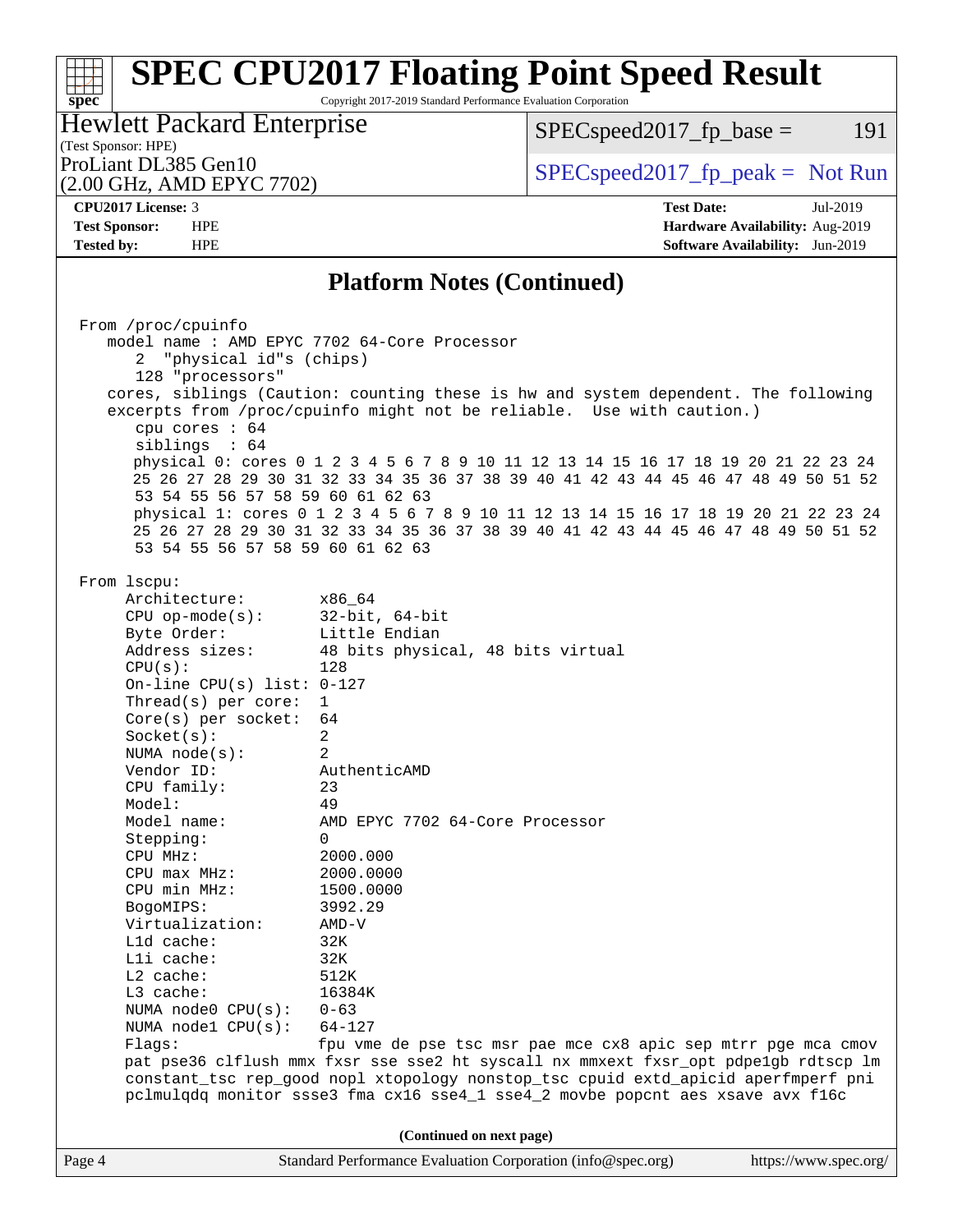Copyright 2017-2019 Standard Performance Evaluation Corporation

(Test Sponsor: HPE) Hewlett Packard Enterprise

(2.00 GHz, AMD EPYC 7702)

ProLiant DL385 Gen10  $SPEC speed2017$  [p\_peak = Not Run

 $SPEC speed2017<sub>fp</sub> base = 191$ 

| $\mathbf{D}$<br>-<br>ense.<br>ÖΩ<br><b>M</b><br>ΖU<br>$\overline{\mathbf{u}}$<br><br>.<br>. | $\sim$ |
|---------------------------------------------------------------------------------------------|--------|

**[spec](http://www.spec.org/)**

**[Test Sponsor:](http://www.spec.org/auto/cpu2017/Docs/result-fields.html#TestSponsor)** HPE **[Hardware Availability:](http://www.spec.org/auto/cpu2017/Docs/result-fields.html#HardwareAvailability)** Aug-2019 **[Tested by:](http://www.spec.org/auto/cpu2017/Docs/result-fields.html#Testedby)** HPE **[Software Availability:](http://www.spec.org/auto/cpu2017/Docs/result-fields.html#SoftwareAvailability)** Jun-2019

#### **[Platform Notes \(Continued\)](http://www.spec.org/auto/cpu2017/Docs/result-fields.html#PlatformNotes)**

 rdrand lahf\_lm cmp\_legacy svm extapic cr8\_legacy abm sse4a misalignsse 3dnowprefetch osvw ibs skinit wdt tce topoext perfctr\_core perfctr\_nb bpext perfctr\_l2 mwaitx cpb cat\_l3 cdp\_l3 hw\_pstate ssbd ibrs ibpb stibp vmmcall fsgsbase bmi1 avx2 smep bmi2 cqm rdt\_a rdseed adx smap clflushopt clwb sha\_ni xsaveopt xsavec xgetbv1 xsaves cqm\_llc cqm\_occup\_llc cqm\_mbm\_total cqm\_mbm\_local clzero irperf xsaveerptr arat npt lbrv svm\_lock nrip\_save\_tsc\_scale\_vmcb\_clean flushbyasid decodeassists pausefilter pfthreshold avic v\_vmsave\_vmload vgif umip rdpid overflow\_recov succor smca /proc/cpuinfo cache data cache size : 512 KB From numactl --hardware WARNING: a numactl 'node' might or might not correspond to a physical chip. available: 2 nodes (0-1) node 0 cpus: 0 1 2 3 4 5 6 7 8 9 10 11 12 13 14 15 16 17 18 19 20 21 22 23 24 25 26 27 28 29 30 31 32 33 34 35 36 37 38 39 40 41 42 43 44 45 46 47 48 49 50 51 52 53 54 55 56 57 58 59 60 61 62 63 node 0 size: 515747 MB node 0 free: 514980 MB node 1 cpus: 64 65 66 67 68 69 70 71 72 73 74 75 76 77 78 79 80 81 82 83 84 85 86 87 88

 89 90 91 92 93 94 95 96 97 98 99 100 101 102 103 104 105 106 107 108 109 110 111 112 113 114 115 116 117 118 119 120 121 122 123 124 125 126 127 node 1 size: 515868 MB

 node 1 free: 515411 MB node distances: node 0 1

 0: 10 32 1: 32 10

 From /proc/meminfo MemTotal: 1056374756 kB HugePages\_Total: 0 Hugepagesize: 2048 kB

From /etc/\*release\* /etc/\*version\*

 os-release: NAME="SLES" VERSION="15-SP1" VERSION\_ID="15.1" PRETTY\_NAME="SUSE Linux Enterprise Server 15 SP1" ID="sles" ID\_LIKE="suse" ANSI\_COLOR="0;32"

CPE\_NAME="cpe:/o:suse:sles:15:sp1"

 uname -a: Linux dl385-gen10-rome-64c 4.12.14-195-default #1 SMP Tue May 7 10:55:11 UTC 2019

**(Continued on next page)**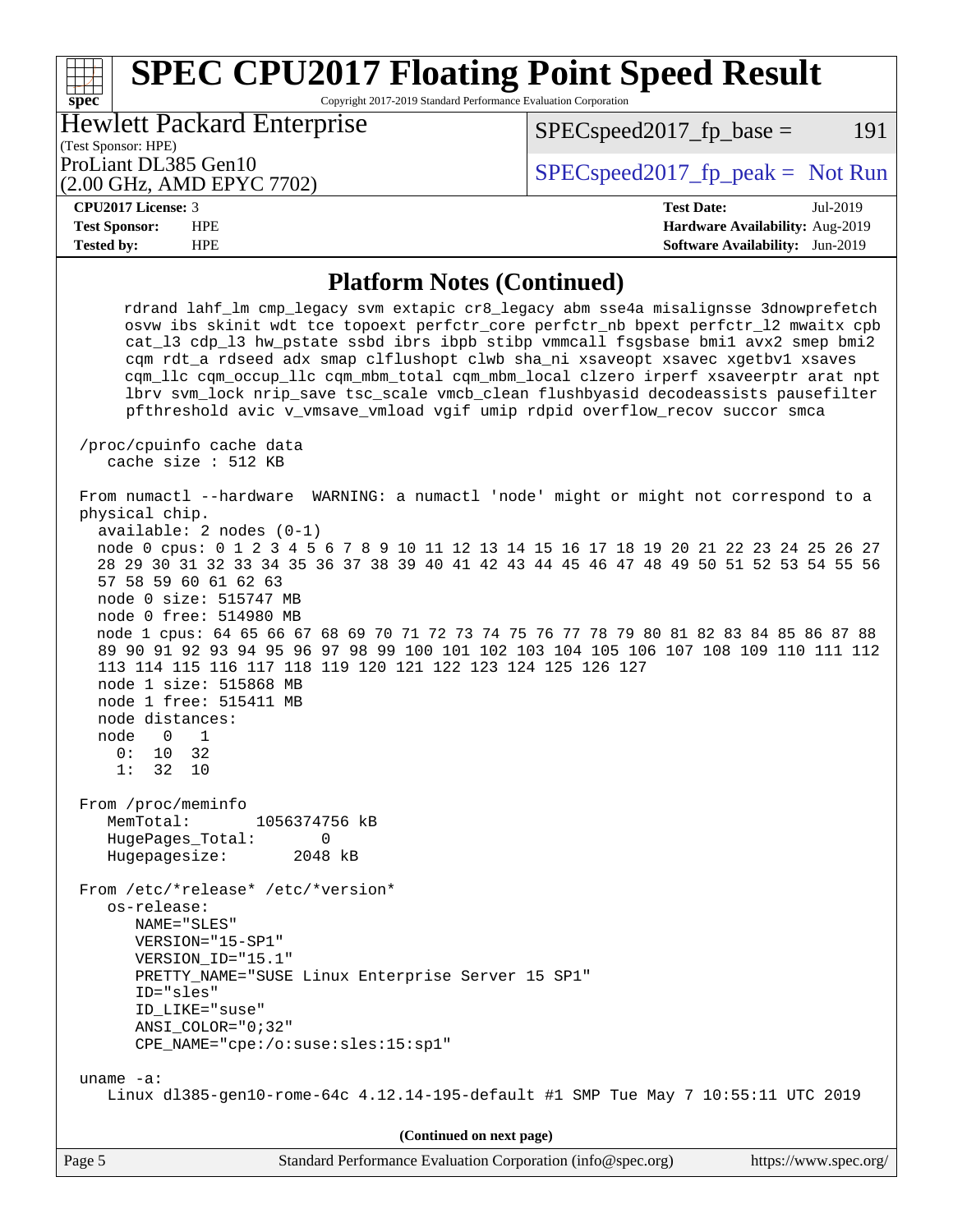Copyright 2017-2019 Standard Performance Evaluation Corporation

(Test Sponsor: HPE) Hewlett Packard Enterprise

 $SPEC speed2017_fp\_base = 191$ 

(2.00 GHz, AMD EPYC 7702)

ProLiant DL385 Gen10  $SPEC speed2017_f$   $peak = Not Run$ 

**[spec](http://www.spec.org/)**

**[CPU2017 License:](http://www.spec.org/auto/cpu2017/Docs/result-fields.html#CPU2017License)** 3 **[Test Date:](http://www.spec.org/auto/cpu2017/Docs/result-fields.html#TestDate)** Jul-2019 **[Test Sponsor:](http://www.spec.org/auto/cpu2017/Docs/result-fields.html#TestSponsor)** HPE **[Hardware Availability:](http://www.spec.org/auto/cpu2017/Docs/result-fields.html#HardwareAvailability)** Aug-2019 **[Tested by:](http://www.spec.org/auto/cpu2017/Docs/result-fields.html#Testedby)** HPE **[Software Availability:](http://www.spec.org/auto/cpu2017/Docs/result-fields.html#SoftwareAvailability)** Jun-2019

#### **[Platform Notes \(Continued\)](http://www.spec.org/auto/cpu2017/Docs/result-fields.html#PlatformNotes)**

 (8fba516) x86\_64 x86\_64 x86\_64 GNU/Linux Kernel self-reported vulnerability status: CVE-2017-5754 (Meltdown): Not affected CVE-2017-5753 (Spectre variant 1): Mitigation: \_\_user pointer sanitization CVE-2017-5715 (Spectre variant 2): Mitigation: Full AMD retpoline, IBPB: conditional, IBRS\_FW, STIBP: disabled, RSB filling run-level 3 Feb 14 08:21 SPEC is set to: /home/cpu2017 Filesystem Type Size Used Avail Use% Mounted on /dev/sda2 btrfs 371G 67G 303G 19% /home Additional information from dmidecode follows. WARNING: Use caution when you interpret this section. The 'dmidecode' program reads system data which is "intended to allow hardware to be accurately determined", but the intent may not be met, as there are frequent changes to hardware, firmware, and the "DMTF SMBIOS" standard. BIOS HPE A40 07/11/2019

 Memory: 16x HPE P03054-091 64 GB 4 rank 2933 16x UNKNOWN NOT AVAILABLE

(End of data from sysinfo program)

### **[Compiler Version Notes](http://www.spec.org/auto/cpu2017/Docs/result-fields.html#CompilerVersionNotes)**

| CC $619.1$ bm $s(base)$ $638.imagick$ $s(base)$ $644.nab$ $s(base)$                                                                                                                                                                                                                  |  |  |  |  |  |  |
|--------------------------------------------------------------------------------------------------------------------------------------------------------------------------------------------------------------------------------------------------------------------------------------|--|--|--|--|--|--|
| AOCC.LLVM.1.3.0.B34.2018_10_22 clang version 7.0.0 (CLANG: Jenkins<br>AOCC 1 3 0 Release-Build#34) (based on LLVM AOCC.LLVM.1.3.0.B34.2018 10 22)<br>Target: x86 64-unknown-linux-gnu<br>Thread model: posix<br>InstalledDir: /root/work/compilers/aoccl.3.0/AOCC-1.3.0-Compiler/bin |  |  |  |  |  |  |
| FC 607.cactuBSSN s(base)                                                                                                                                                                                                                                                             |  |  |  |  |  |  |
| AOCC.LLVM.1.3.0.B34.2018_10_22 clang version 7.0.0 (CLANG: Jenkins<br>AOCC 1 3 0 Release-Build#34) (based on LLVM AOCC.LLVM.1.3.0.B34.2018 10 22)<br>Target: x86 64-unknown-linux-gnu<br>Thread model: posix<br>InstalledDir: /root/work/compilers/aocc1.3.0/AOCC-1.3.0-Compiler/bin |  |  |  |  |  |  |
| (Continued on next page)                                                                                                                                                                                                                                                             |  |  |  |  |  |  |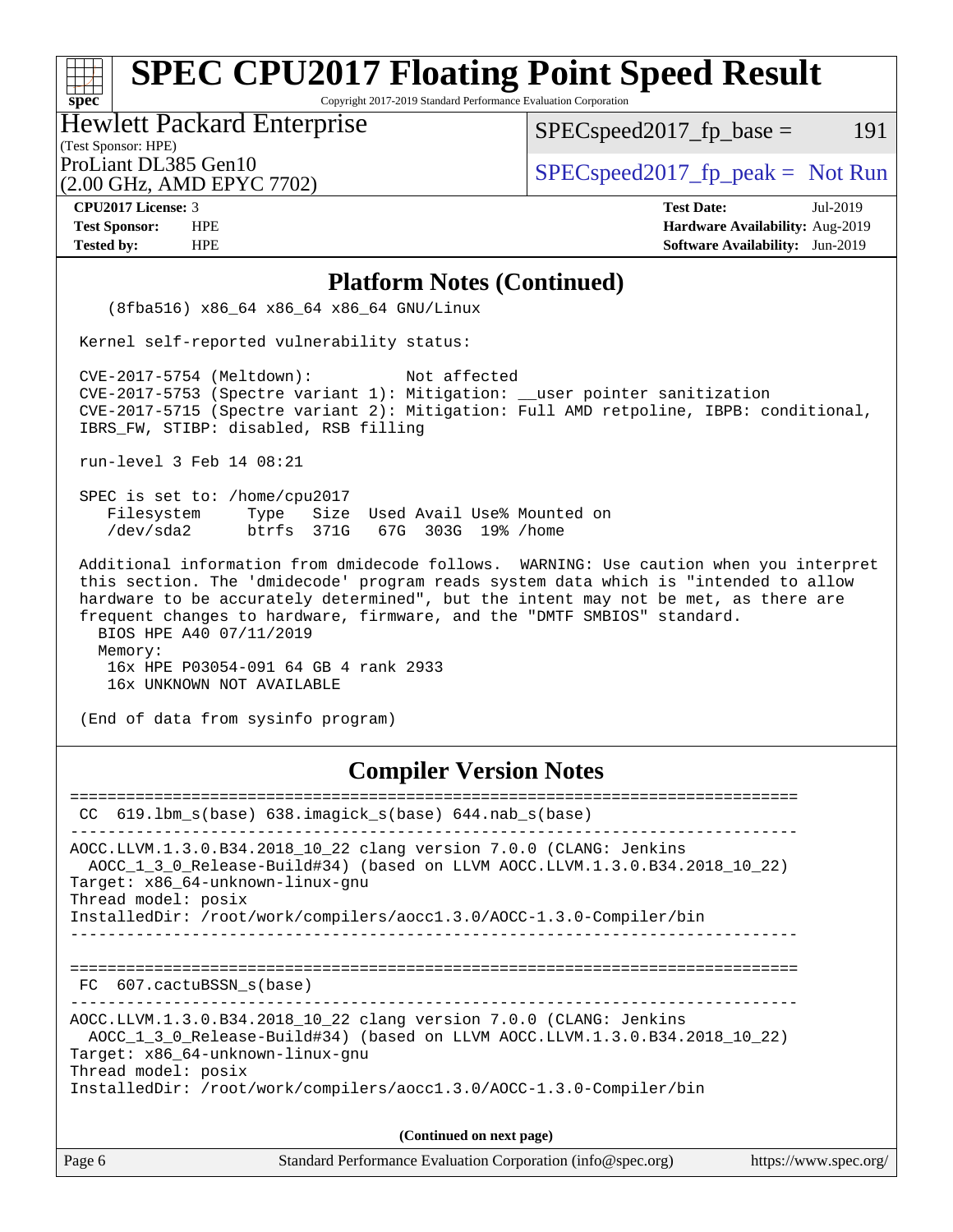Copyright 2017-2019 Standard Performance Evaluation Corporation

(Test Sponsor: HPE) Hewlett Packard Enterprise

 $SPECspeed2017_fp\_base = 191$ 

(2.00 GHz, AMD EPYC 7702)

ProLiant DL385 Gen10  $SPEC speed2017$  [p\_peak = Not Run

**[spec](http://www.spec.org/)**

**[CPU2017 License:](http://www.spec.org/auto/cpu2017/Docs/result-fields.html#CPU2017License)** 3 **[Test Date:](http://www.spec.org/auto/cpu2017/Docs/result-fields.html#TestDate)** Jul-2019 **[Test Sponsor:](http://www.spec.org/auto/cpu2017/Docs/result-fields.html#TestSponsor)** HPE **[Hardware Availability:](http://www.spec.org/auto/cpu2017/Docs/result-fields.html#HardwareAvailability)** Aug-2019 **[Tested by:](http://www.spec.org/auto/cpu2017/Docs/result-fields.html#Testedby)** HPE **[Software Availability:](http://www.spec.org/auto/cpu2017/Docs/result-fields.html#SoftwareAvailability)** Jun-2019

## **[Compiler Version Notes \(Continued\)](http://www.spec.org/auto/cpu2017/Docs/result-fields.html#CompilerVersionNotes)**

| AOCC.LLVM.1.3.0.B34.2018_10_22 clang version 7.0.0 (CLANG: Jenkins<br>AOCC 1 3 0 Release-Build#34) (based on LLVM AOCC.LLVM.1.3.0.B34.2018 10 22)<br>Target: x86 64-unknown-linux-gnu<br>Thread model: posix<br>InstalledDir: /root/work/compilers/aoccl.3.0/AOCC-1.3.0-Compiler/bin<br>GNU Fortran (GCC) 4.8.2<br>Copyright (C) 2013 Free Software Foundation, Inc.<br>GNU Fortran comes with NO WARRANTY, to the extent permitted by law.<br>You may redistribute copies of GNU Fortran<br>under the terms of the GNU General Public License.<br>For more information about these matters, see the file named COPYING |
|-------------------------------------------------------------------------------------------------------------------------------------------------------------------------------------------------------------------------------------------------------------------------------------------------------------------------------------------------------------------------------------------------------------------------------------------------------------------------------------------------------------------------------------------------------------------------------------------------------------------------|
| FC $603.bwaves$ s(base) $649.fotonik3d$ s(base) $654.roms$ s(base)                                                                                                                                                                                                                                                                                                                                                                                                                                                                                                                                                      |
| GNU Fortran (GCC) 4.8.2<br>Copyright (C) 2013 Free Software Foundation, Inc.<br>GNU Fortran comes with NO WARRANTY, to the extent permitted by law.<br>You may redistribute copies of GNU Fortran<br>under the terms of the GNU General Public License.<br>For more information about these matters, see the file named COPYING                                                                                                                                                                                                                                                                                         |
| CC 621.wrf_s(base) 627.cam4_s(base) 628.pop2_s(base)                                                                                                                                                                                                                                                                                                                                                                                                                                                                                                                                                                    |
| GNU Fortran (GCC) 4.8.2<br>Copyright (C) 2013 Free Software Foundation, Inc.<br>GNU Fortran comes with NO WARRANTY, to the extent permitted by law.<br>You may redistribute copies of GNU Fortran<br>under the terms of the GNU General Public License.<br>For more information about these matters, see the file named COPYING<br>AOCC.LLVM.1.3.0.B34.2018_10_22 clang version 7.0.0 (CLANG: Jenkins<br>AOCC_1_3_0_Release-Build#34) (based on LLVM AOCC.LLVM.1.3.0.B34.2018_10_22)<br>Target: x86_64-unknown-linux-gnu<br>Thread model: posix<br>InstalledDir: /root/work/compilers/aoccl.3.0/AOCC-1.3.0-Compiler/bin |
|                                                                                                                                                                                                                                                                                                                                                                                                                                                                                                                                                                                                                         |
| <b>Base Compiler Invocation</b>                                                                                                                                                                                                                                                                                                                                                                                                                                                                                                                                                                                         |
| C benchmarks:<br>clang                                                                                                                                                                                                                                                                                                                                                                                                                                                                                                                                                                                                  |

**(Continued on next page)**

Page 7 Standard Performance Evaluation Corporation [\(info@spec.org\)](mailto:info@spec.org) <https://www.spec.org/>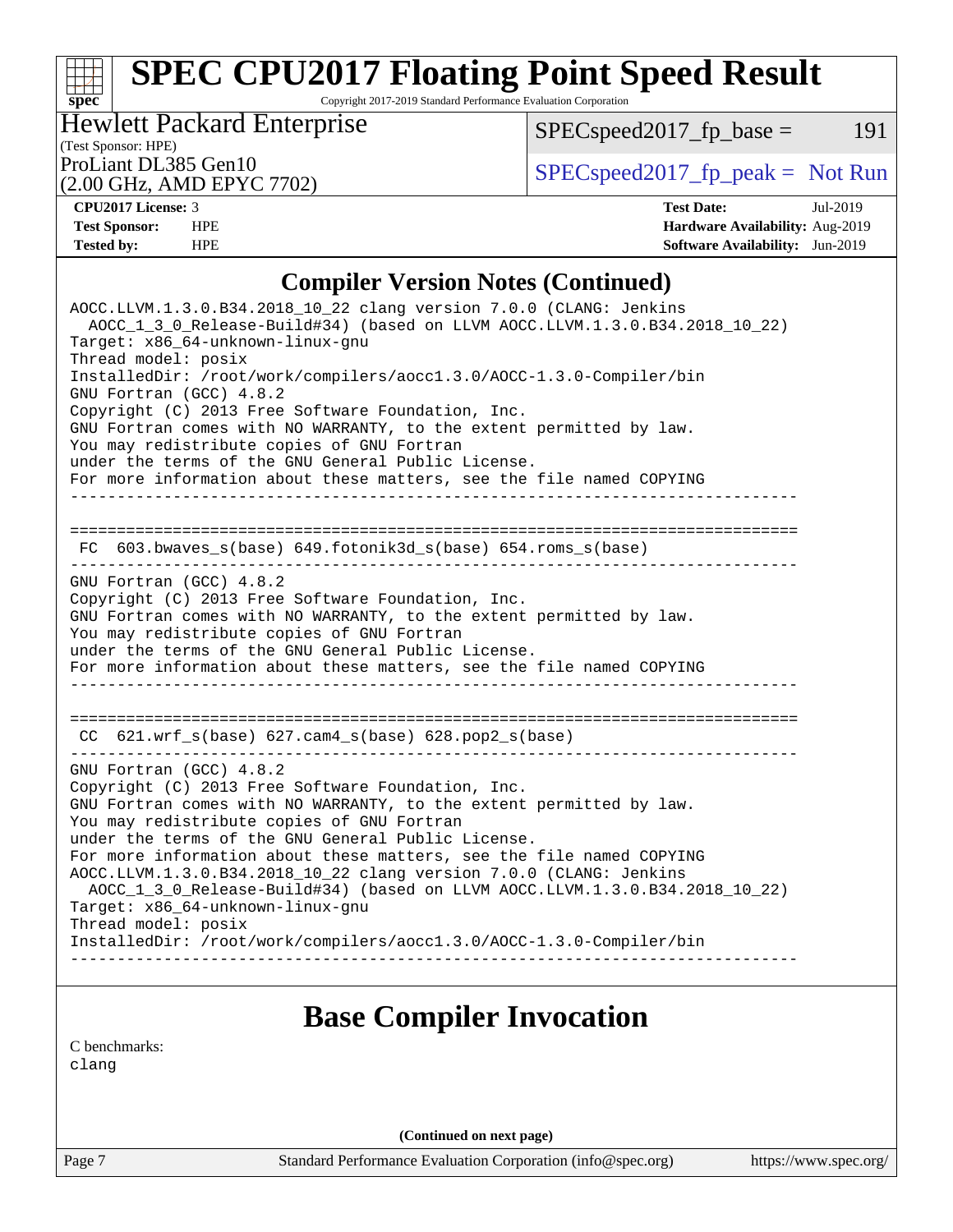Copyright 2017-2019 Standard Performance Evaluation Corporation

#### (Test Sponsor: HPE) Hewlett Packard Enterprise (2.00 GHz, AMD EPYC 7702) ProLiant DL385 Gen10<br>  $\begin{array}{c} \text{SPEC speed2017\_fp\_peak = Not Run} \\ \text{SPEC speed2017\_fp\_peak = Not Run} \end{array}$

 $SPEC speed2017_fp\_base = 191$ 

**[spec](http://www.spec.org/)**

**[CPU2017 License:](http://www.spec.org/auto/cpu2017/Docs/result-fields.html#CPU2017License)** 3 **[Test Date:](http://www.spec.org/auto/cpu2017/Docs/result-fields.html#TestDate)** Jul-2019 **[Test Sponsor:](http://www.spec.org/auto/cpu2017/Docs/result-fields.html#TestSponsor)** HPE **[Hardware Availability:](http://www.spec.org/auto/cpu2017/Docs/result-fields.html#HardwareAvailability)** Aug-2019 **[Tested by:](http://www.spec.org/auto/cpu2017/Docs/result-fields.html#Testedby)** HPE **[Software Availability:](http://www.spec.org/auto/cpu2017/Docs/result-fields.html#SoftwareAvailability)** Jun-2019

# **[Base Compiler Invocation \(Continued\)](http://www.spec.org/auto/cpu2017/Docs/result-fields.html#BaseCompilerInvocation)**

[Fortran benchmarks](http://www.spec.org/auto/cpu2017/Docs/result-fields.html#Fortranbenchmarks): [clang](http://www.spec.org/cpu2017/results/res2019q3/cpu2017-20190723-16394.flags.html#user_FCbase_clang-c) [gfortran](http://www.spec.org/cpu2017/results/res2019q3/cpu2017-20190723-16394.flags.html#user_FCbase_aocc-gfortran_128c91a56d61ddb07404721e65b8f9498c31a443dacbd3b7f212891090eca86e2d099b520f75b99e9e8ac4fdec01f4d15f0b65e47123ec4c42b0759045731a1f)

[Benchmarks using both Fortran and C](http://www.spec.org/auto/cpu2017/Docs/result-fields.html#BenchmarksusingbothFortranandC): [clang](http://www.spec.org/cpu2017/results/res2019q3/cpu2017-20190723-16394.flags.html#user_CC_FCbase_clang-c) [gfortran](http://www.spec.org/cpu2017/results/res2019q3/cpu2017-20190723-16394.flags.html#user_CC_FCbase_aocc-gfortran_128c91a56d61ddb07404721e65b8f9498c31a443dacbd3b7f212891090eca86e2d099b520f75b99e9e8ac4fdec01f4d15f0b65e47123ec4c42b0759045731a1f)

[Benchmarks using Fortran, C, and C++:](http://www.spec.org/auto/cpu2017/Docs/result-fields.html#BenchmarksusingFortranCandCXX) [clang++](http://www.spec.org/cpu2017/results/res2019q3/cpu2017-20190723-16394.flags.html#user_CC_CXX_FCbase_clang-cpp) [clang](http://www.spec.org/cpu2017/results/res2019q3/cpu2017-20190723-16394.flags.html#user_CC_CXX_FCbase_clang-c) [gfortran](http://www.spec.org/cpu2017/results/res2019q3/cpu2017-20190723-16394.flags.html#user_CC_CXX_FCbase_aocc-gfortran_128c91a56d61ddb07404721e65b8f9498c31a443dacbd3b7f212891090eca86e2d099b520f75b99e9e8ac4fdec01f4d15f0b65e47123ec4c42b0759045731a1f)

# **[Base Portability Flags](http://www.spec.org/auto/cpu2017/Docs/result-fields.html#BasePortabilityFlags)**

 603.bwaves\_s: [-DSPEC\\_LP64](http://www.spec.org/cpu2017/results/res2019q3/cpu2017-20190723-16394.flags.html#suite_baseEXTRA_PORTABILITY603_bwaves_s_DSPEC_LP64) 607.cactuBSSN\_s: [-DSPEC\\_LP64](http://www.spec.org/cpu2017/results/res2019q3/cpu2017-20190723-16394.flags.html#suite_baseEXTRA_PORTABILITY607_cactuBSSN_s_DSPEC_LP64) 619.lbm\_s: [-DSPEC\\_LP64](http://www.spec.org/cpu2017/results/res2019q3/cpu2017-20190723-16394.flags.html#suite_baseEXTRA_PORTABILITY619_lbm_s_DSPEC_LP64) 621.wrf\_s: [-DSPEC\\_CASE\\_FLAG](http://www.spec.org/cpu2017/results/res2019q3/cpu2017-20190723-16394.flags.html#b621.wrf_s_baseCPORTABILITY_DSPEC_CASE_FLAG) [-fconvert=big-endian](http://www.spec.org/cpu2017/results/res2019q3/cpu2017-20190723-16394.flags.html#user_baseFPORTABILITY621_wrf_s_F-fconvert) [-DSPEC\\_LP64](http://www.spec.org/cpu2017/results/res2019q3/cpu2017-20190723-16394.flags.html#suite_baseEXTRA_PORTABILITY621_wrf_s_DSPEC_LP64) 627.cam4\_s: [-DSPEC\\_CASE\\_FLAG](http://www.spec.org/cpu2017/results/res2019q3/cpu2017-20190723-16394.flags.html#b627.cam4_s_basePORTABILITY_DSPEC_CASE_FLAG) [-DSPEC\\_LP64](http://www.spec.org/cpu2017/results/res2019q3/cpu2017-20190723-16394.flags.html#suite_baseEXTRA_PORTABILITY627_cam4_s_DSPEC_LP64) 628.pop2\_s: [-DSPEC\\_CASE\\_FLAG](http://www.spec.org/cpu2017/results/res2019q3/cpu2017-20190723-16394.flags.html#b628.pop2_s_baseCPORTABILITY_DSPEC_CASE_FLAG) [-fconvert=big-endian](http://www.spec.org/cpu2017/results/res2019q3/cpu2017-20190723-16394.flags.html#user_baseFPORTABILITY628_pop2_s_F-fconvert) [-DSPEC\\_LP64](http://www.spec.org/cpu2017/results/res2019q3/cpu2017-20190723-16394.flags.html#suite_baseEXTRA_PORTABILITY628_pop2_s_DSPEC_LP64) 638.imagick\_s: [-DSPEC\\_LP64](http://www.spec.org/cpu2017/results/res2019q3/cpu2017-20190723-16394.flags.html#suite_baseEXTRA_PORTABILITY638_imagick_s_DSPEC_LP64) 644.nab\_s: [-DSPEC\\_LP64](http://www.spec.org/cpu2017/results/res2019q3/cpu2017-20190723-16394.flags.html#suite_baseEXTRA_PORTABILITY644_nab_s_DSPEC_LP64) 649.fotonik3d\_s: [-DSPEC\\_LP64](http://www.spec.org/cpu2017/results/res2019q3/cpu2017-20190723-16394.flags.html#suite_baseEXTRA_PORTABILITY649_fotonik3d_s_DSPEC_LP64) 654.roms\_s: [-DSPEC\\_LP64](http://www.spec.org/cpu2017/results/res2019q3/cpu2017-20190723-16394.flags.html#suite_baseEXTRA_PORTABILITY654_roms_s_DSPEC_LP64)

# **[Base Optimization Flags](http://www.spec.org/auto/cpu2017/Docs/result-fields.html#BaseOptimizationFlags)**

[C benchmarks](http://www.spec.org/auto/cpu2017/Docs/result-fields.html#Cbenchmarks):

| -flto -Wl,-plugin-opt=-merge-constant<br>-Wl,-plugin-opt=-lsr-in-nested-loop<br>-Wl,-plugin-opt=-enable-vectorize-compares=false -03 -ffast-math<br>-march=znver1 -mno-avx2 -fstruct-layout=3 -mllvm -unroll-threshold=50<br>-fremap-arrays -mllvm -inline-threshold=1000<br>-flv-function-specialization -mllvm -enable-qvn-hoist<br>-mllvm -function-specialize -z muldefs -DSPEC_OPENMP -fopenmp<br>-fopenmp=libomp -lomp -lpthread -ldl -ljemalloc -lamdlibm |
|------------------------------------------------------------------------------------------------------------------------------------------------------------------------------------------------------------------------------------------------------------------------------------------------------------------------------------------------------------------------------------------------------------------------------------------------------------------|
| Fortran benchmarks:<br>-flto -Wl,-plugin-opt=-merge-constant<br>-Wl,-plugin-opt=-lsr-in-nested-loop<br>-Wl,-plugin-opt=-enable-vectorize-compares=false -03 -mavx -madx<br>-funroll-loops -ffast-math -z muldefs -fplugin=dragonegg.so<br>-fplugin-arg-dragonegg-llvm-option=-merge-constant<br>-fplugin-arg-dragonegg-llvm-option=-enable-vectorize-compares:false<br>-DSPEC OPENMP -fopenmp -fopenmp=libomp -lomp -lpthread -ldl                               |
| (Continued on next page)                                                                                                                                                                                                                                                                                                                                                                                                                                         |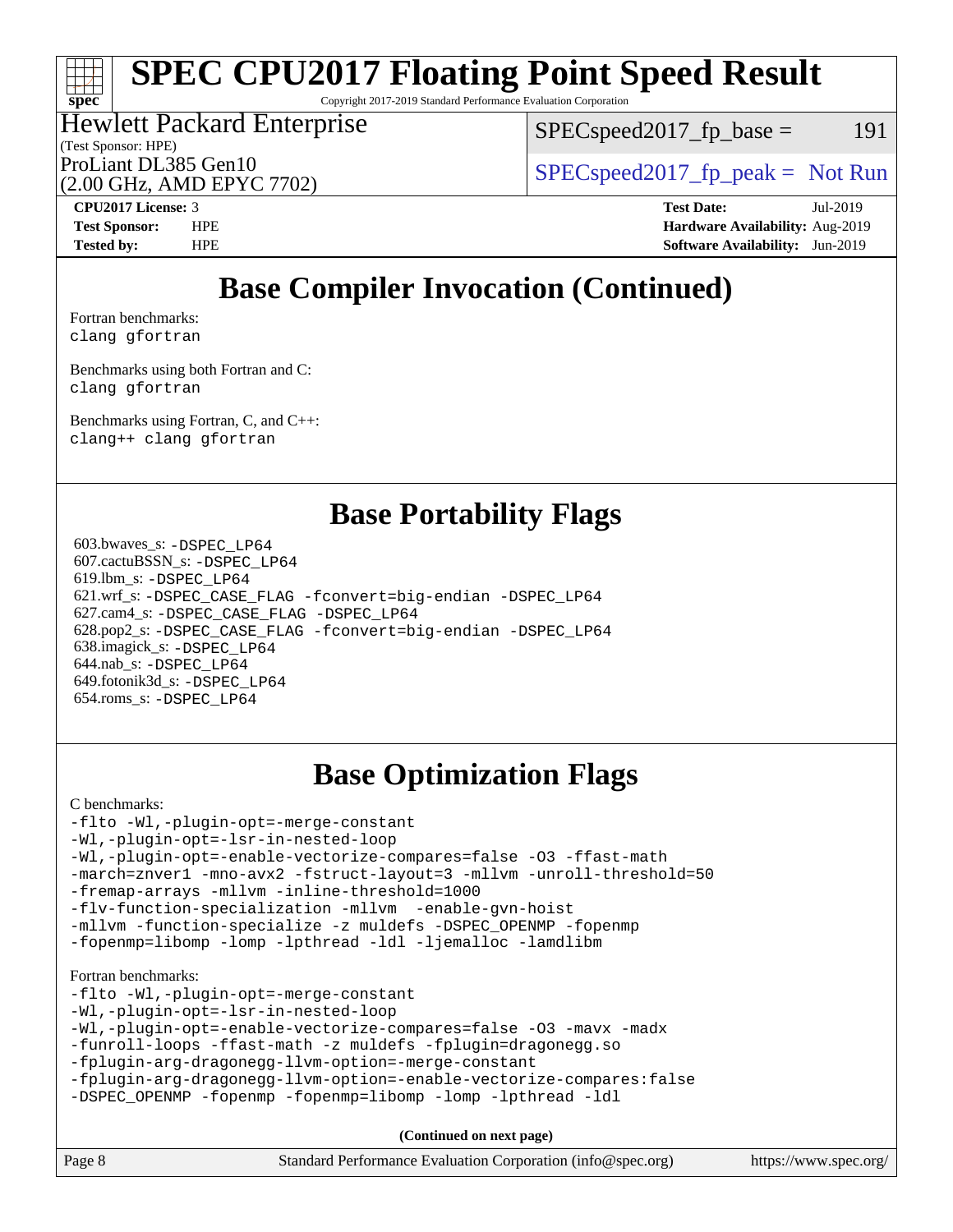Copyright 2017-2019 Standard Performance Evaluation Corporation

(Test Sponsor: HPE) Hewlett Packard Enterprise

 $SPEC speed2017<sub>fp</sub> base = 191$ 

(2.00 GHz, AMD EPYC 7702)

ProLiant DL385 Gen10  $SPEC speed2017$  [p\_peak = Not Run

**[spec](http://www.spec.org/)**

**[CPU2017 License:](http://www.spec.org/auto/cpu2017/Docs/result-fields.html#CPU2017License)** 3 **[Test Date:](http://www.spec.org/auto/cpu2017/Docs/result-fields.html#TestDate)** Jul-2019 **[Test Sponsor:](http://www.spec.org/auto/cpu2017/Docs/result-fields.html#TestSponsor)** HPE **[Hardware Availability:](http://www.spec.org/auto/cpu2017/Docs/result-fields.html#HardwareAvailability)** Aug-2019 **[Tested by:](http://www.spec.org/auto/cpu2017/Docs/result-fields.html#Testedby)** HPE **[Software Availability:](http://www.spec.org/auto/cpu2017/Docs/result-fields.html#SoftwareAvailability)** Jun-2019

# **[Base Optimization Flags \(Continued\)](http://www.spec.org/auto/cpu2017/Docs/result-fields.html#BaseOptimizationFlags)**

[Fortran benchmarks](http://www.spec.org/auto/cpu2017/Docs/result-fields.html#Fortranbenchmarks) (continued):

[-ljemalloc](http://www.spec.org/cpu2017/results/res2019q3/cpu2017-20190723-16394.flags.html#user_FCbase_jemalloc-lib) [-lamdlibm](http://www.spec.org/cpu2017/results/res2019q3/cpu2017-20190723-16394.flags.html#user_FCbase_F-lamdlibm) [-lgfortran](http://www.spec.org/cpu2017/results/res2019q3/cpu2017-20190723-16394.flags.html#user_FCbase_F-lgfortran)

[Benchmarks using both Fortran and C](http://www.spec.org/auto/cpu2017/Docs/result-fields.html#BenchmarksusingbothFortranandC):

[-flto](http://www.spec.org/cpu2017/results/res2019q3/cpu2017-20190723-16394.flags.html#user_CC_FCbase_aocc-flto) [-Wl,-plugin-opt=-merge-constant](http://www.spec.org/cpu2017/results/res2019q3/cpu2017-20190723-16394.flags.html#user_CC_FCbase_F-merge-constant_1d79771b5442061d9c8e05556c6b0c655e6c9e66f8c6936b0129d434b6acd2b1cf1b7cd2540d1570ff636111b08a6bc36e2e61fc34531f8ef7c1a34c57be1dbb) [-Wl,-plugin-opt=-lsr-in-nested-loop](http://www.spec.org/cpu2017/results/res2019q3/cpu2017-20190723-16394.flags.html#user_CC_FCbase_lsr-in-nested-loop_1cff93fd95162f5e77640b5271e8bed680fb62b4a8d96fb8ab217ff3244646f1fbb342e31af83c263403bbf5249c7dc7732d5c86c3eab4cc8d32dcb7a6f33ca0) [-Wl,-plugin-opt=-enable-vectorize-compares=false](http://www.spec.org/cpu2017/results/res2019q3/cpu2017-20190723-16394.flags.html#user_CC_FCbase_disable-vectorize-compares_b853f8418a42cc06a425f4a16db6b380d14e00519cd0324381fbe3b5fed198752fe9eb4cd4ff428f878821db69d9c031475f4f5f073a0fc0b0734450034716e8) [-O3](http://www.spec.org/cpu2017/results/res2019q3/cpu2017-20190723-16394.flags.html#user_CC_FCbase_F-O3) [-ffast-math](http://www.spec.org/cpu2017/results/res2019q3/cpu2017-20190723-16394.flags.html#user_CC_FCbase_aocc-ffast-math) [-march=znver1](http://www.spec.org/cpu2017/results/res2019q3/cpu2017-20190723-16394.flags.html#user_CC_FCbase_aocc-march) [-mno-avx2](http://www.spec.org/cpu2017/results/res2019q3/cpu2017-20190723-16394.flags.html#user_CC_FCbase_F-mno-avx2) [-fstruct-layout=3](http://www.spec.org/cpu2017/results/res2019q3/cpu2017-20190723-16394.flags.html#user_CC_FCbase_struct-layout) [-mllvm -unroll-threshold=50](http://www.spec.org/cpu2017/results/res2019q3/cpu2017-20190723-16394.flags.html#user_CC_FCbase_unroll-threshold_458874500b2c105d6d5cb4d7a611c40e2b16e9e3d26b355fea72d644c3673b4de4b3932662f0ed3dbec75c491a13da2d2ca81180bd779dc531083ef1e1e549dc) [-fremap-arrays](http://www.spec.org/cpu2017/results/res2019q3/cpu2017-20190723-16394.flags.html#user_CC_FCbase_F-fremap-arrays) [-mllvm -inline-threshold=1000](http://www.spec.org/cpu2017/results/res2019q3/cpu2017-20190723-16394.flags.html#user_CC_FCbase_dragonegg-llvm-inline-threshold_b7832241b0a6397e4ecdbaf0eb7defdc10f885c2a282fa3240fdc99844d543fda39cf8a4a9dccf68cf19b5438ac3b455264f478df15da0f4988afa40d8243bab) [-flv-function-specialization](http://www.spec.org/cpu2017/results/res2019q3/cpu2017-20190723-16394.flags.html#user_CC_FCbase_F-flv-function-specialization) [-mllvm -enable-gvn-hoist](http://www.spec.org/cpu2017/results/res2019q3/cpu2017-20190723-16394.flags.html#user_CC_FCbase_F-enable-gvn-hoist_98f0171d4f818d7f97896885cc39145d9c6ec6ecaa45bb289c3a12839072136e4af160d9bd95e903e60fee72c4a35db75799b8a57e2b8d1ccd3b6c61417e660c) [-mllvm -function-specialize](http://www.spec.org/cpu2017/results/res2019q3/cpu2017-20190723-16394.flags.html#user_CC_FCbase_function-specialize_233b3bdba86027f1b094368157e481c5bc59f40286dc25bfadc1858dcd5745c24fd30d5f188710db7fea399bcc9f44a80b3ce3aacc70a8870250c3ae5e1f35b8) [-mavx](http://www.spec.org/cpu2017/results/res2019q3/cpu2017-20190723-16394.flags.html#user_CC_FCbase_F-mavx) [-madx](http://www.spec.org/cpu2017/results/res2019q3/cpu2017-20190723-16394.flags.html#user_CC_FCbase_F-madx) [-funroll-loops](http://www.spec.org/cpu2017/results/res2019q3/cpu2017-20190723-16394.flags.html#user_CC_FCbase_aocc-unroll-loops) [-z muldefs](http://www.spec.org/cpu2017/results/res2019q3/cpu2017-20190723-16394.flags.html#user_CC_FCbase_aocc-muldefs) [-fplugin=dragonegg.so](http://www.spec.org/cpu2017/results/res2019q3/cpu2017-20190723-16394.flags.html#user_CC_FCbase_plugin-DragonEgg) [-fplugin-arg-dragonegg-llvm-option=-merge-constant](http://www.spec.org/cpu2017/results/res2019q3/cpu2017-20190723-16394.flags.html#user_CC_FCbase_F-merge-constant_37fd66d07a4fbae8f1b816e843c3ed1ebaa48f794b65ea8be746a1880566a3d23eba4a3c37b5c024650311adcf9247c62af28144803b3729b14be14423fa5142) [-fplugin-arg-dragonegg-llvm-option=-enable-vectorize-compares:false](http://www.spec.org/cpu2017/results/res2019q3/cpu2017-20190723-16394.flags.html#user_CC_FCbase_disable-vectorize-compares_d4094b735d9772f5001bab891b2a0f9b1e0f937da6fdfe4e9819ace3776bcc13a4b4fcd9a28f53dc5d73dd9ab9700532467376ddc09187e57c9ec8837a5c2d32) [-DSPEC\\_OPENMP](http://www.spec.org/cpu2017/results/res2019q3/cpu2017-20190723-16394.flags.html#suite_CC_FCbase_DSPEC_OPENMP) [-fopenmp](http://www.spec.org/cpu2017/results/res2019q3/cpu2017-20190723-16394.flags.html#user_CC_FCbase_F-fopenmp) [-fopenmp=libomp](http://www.spec.org/cpu2017/results/res2019q3/cpu2017-20190723-16394.flags.html#user_CC_FCbase_F-fopenmp_3eb6ab80166bcc84161ff8c20c8d5bc344f88119f45620444596454f7d72e99b7a0ceefc2d1b4d190bd07306bbfdfc20f11f5a2dc69c9b03c72239f8406741c3) [-lomp](http://www.spec.org/cpu2017/results/res2019q3/cpu2017-20190723-16394.flags.html#user_CC_FCbase_F-lomp) [-lpthread](http://www.spec.org/cpu2017/results/res2019q3/cpu2017-20190723-16394.flags.html#user_CC_FCbase_F-lpthread) [-ldl](http://www.spec.org/cpu2017/results/res2019q3/cpu2017-20190723-16394.flags.html#user_CC_FCbase_F-ldl) [-ljemalloc](http://www.spec.org/cpu2017/results/res2019q3/cpu2017-20190723-16394.flags.html#user_CC_FCbase_jemalloc-lib) [-lamdlibm](http://www.spec.org/cpu2017/results/res2019q3/cpu2017-20190723-16394.flags.html#user_CC_FCbase_F-lamdlibm) [-lgfortran](http://www.spec.org/cpu2017/results/res2019q3/cpu2017-20190723-16394.flags.html#user_CC_FCbase_F-lgfortran)

[Benchmarks using Fortran, C, and C++:](http://www.spec.org/auto/cpu2017/Docs/result-fields.html#BenchmarksusingFortranCandCXX)

[-std=c++98](http://www.spec.org/cpu2017/results/res2019q3/cpu2017-20190723-16394.flags.html#user_CC_CXX_FCbase_std-cpp) [-flto](http://www.spec.org/cpu2017/results/res2019q3/cpu2017-20190723-16394.flags.html#user_CC_CXX_FCbase_aocc-flto) [-Wl,-plugin-opt=-merge-constant](http://www.spec.org/cpu2017/results/res2019q3/cpu2017-20190723-16394.flags.html#user_CC_CXX_FCbase_F-merge-constant_1d79771b5442061d9c8e05556c6b0c655e6c9e66f8c6936b0129d434b6acd2b1cf1b7cd2540d1570ff636111b08a6bc36e2e61fc34531f8ef7c1a34c57be1dbb) [-Wl,-plugin-opt=-lsr-in-nested-loop](http://www.spec.org/cpu2017/results/res2019q3/cpu2017-20190723-16394.flags.html#user_CC_CXX_FCbase_lsr-in-nested-loop_1cff93fd95162f5e77640b5271e8bed680fb62b4a8d96fb8ab217ff3244646f1fbb342e31af83c263403bbf5249c7dc7732d5c86c3eab4cc8d32dcb7a6f33ca0) [-Wl,-plugin-opt=-enable-vectorize-compares=false](http://www.spec.org/cpu2017/results/res2019q3/cpu2017-20190723-16394.flags.html#user_CC_CXX_FCbase_disable-vectorize-compares_b853f8418a42cc06a425f4a16db6b380d14e00519cd0324381fbe3b5fed198752fe9eb4cd4ff428f878821db69d9c031475f4f5f073a0fc0b0734450034716e8) [-O3](http://www.spec.org/cpu2017/results/res2019q3/cpu2017-20190723-16394.flags.html#user_CC_CXX_FCbase_F-O3) [-ffast-math](http://www.spec.org/cpu2017/results/res2019q3/cpu2017-20190723-16394.flags.html#user_CC_CXX_FCbase_aocc-ffast-math) [-march=znver1](http://www.spec.org/cpu2017/results/res2019q3/cpu2017-20190723-16394.flags.html#user_CC_CXX_FCbase_aocc-march) [-mno-avx2](http://www.spec.org/cpu2017/results/res2019q3/cpu2017-20190723-16394.flags.html#user_CC_CXX_FCbase_F-mno-avx2) [-fstruct-layout=3](http://www.spec.org/cpu2017/results/res2019q3/cpu2017-20190723-16394.flags.html#user_CC_CXX_FCbase_struct-layout) [-mllvm -unroll-threshold=50](http://www.spec.org/cpu2017/results/res2019q3/cpu2017-20190723-16394.flags.html#user_CC_CXX_FCbase_unroll-threshold_458874500b2c105d6d5cb4d7a611c40e2b16e9e3d26b355fea72d644c3673b4de4b3932662f0ed3dbec75c491a13da2d2ca81180bd779dc531083ef1e1e549dc) [-fremap-arrays](http://www.spec.org/cpu2017/results/res2019q3/cpu2017-20190723-16394.flags.html#user_CC_CXX_FCbase_F-fremap-arrays) [-mllvm -inline-threshold=1000](http://www.spec.org/cpu2017/results/res2019q3/cpu2017-20190723-16394.flags.html#user_CC_CXX_FCbase_dragonegg-llvm-inline-threshold_b7832241b0a6397e4ecdbaf0eb7defdc10f885c2a282fa3240fdc99844d543fda39cf8a4a9dccf68cf19b5438ac3b455264f478df15da0f4988afa40d8243bab) [-flv-function-specialization](http://www.spec.org/cpu2017/results/res2019q3/cpu2017-20190723-16394.flags.html#user_CC_CXX_FCbase_F-flv-function-specialization) [-mllvm -enable-gvn-hoist](http://www.spec.org/cpu2017/results/res2019q3/cpu2017-20190723-16394.flags.html#user_CC_CXX_FCbase_F-enable-gvn-hoist_98f0171d4f818d7f97896885cc39145d9c6ec6ecaa45bb289c3a12839072136e4af160d9bd95e903e60fee72c4a35db75799b8a57e2b8d1ccd3b6c61417e660c) [-mllvm -function-specialize](http://www.spec.org/cpu2017/results/res2019q3/cpu2017-20190723-16394.flags.html#user_CC_CXX_FCbase_function-specialize_233b3bdba86027f1b094368157e481c5bc59f40286dc25bfadc1858dcd5745c24fd30d5f188710db7fea399bcc9f44a80b3ce3aacc70a8870250c3ae5e1f35b8) [-mllvm -unroll-threshold=100](http://www.spec.org/cpu2017/results/res2019q3/cpu2017-20190723-16394.flags.html#user_CC_CXX_FCbase_unroll-threshold_2755d0c78138845d361fa1543e3a063fffa198df9b3edf0cfb856bbc88a81e1769b12ac7a550c5d35197be55360db1a3f95a8d1304df999456cabf5120c45168) [-finline-aggressive](http://www.spec.org/cpu2017/results/res2019q3/cpu2017-20190723-16394.flags.html#user_CC_CXX_FCbase_F-finline-aggressive) [-mllvm -enable-vectorize-compares=false](http://www.spec.org/cpu2017/results/res2019q3/cpu2017-20190723-16394.flags.html#user_CC_CXX_FCbase_disable-vectorize-compares_744e96dfaf0e6a0a8f558ad1f5117f7c029494e749ba2ce0369b998eced2f14f36c9acf9c44ff6efbd2349df21357d03f05694bcf5c1bda7e49ae93e191b7f84) [-mavx](http://www.spec.org/cpu2017/results/res2019q3/cpu2017-20190723-16394.flags.html#user_CC_CXX_FCbase_F-mavx) [-madx](http://www.spec.org/cpu2017/results/res2019q3/cpu2017-20190723-16394.flags.html#user_CC_CXX_FCbase_F-madx) [-funroll-loops](http://www.spec.org/cpu2017/results/res2019q3/cpu2017-20190723-16394.flags.html#user_CC_CXX_FCbase_aocc-unroll-loops) [-z muldefs](http://www.spec.org/cpu2017/results/res2019q3/cpu2017-20190723-16394.flags.html#user_CC_CXX_FCbase_aocc-muldefs) [-fplugin=dragonegg.so](http://www.spec.org/cpu2017/results/res2019q3/cpu2017-20190723-16394.flags.html#user_CC_CXX_FCbase_plugin-DragonEgg) [-fplugin-arg-dragonegg-llvm-option=-merge-constant](http://www.spec.org/cpu2017/results/res2019q3/cpu2017-20190723-16394.flags.html#user_CC_CXX_FCbase_F-merge-constant_37fd66d07a4fbae8f1b816e843c3ed1ebaa48f794b65ea8be746a1880566a3d23eba4a3c37b5c024650311adcf9247c62af28144803b3729b14be14423fa5142) [-fplugin-arg-dragonegg-llvm-option=-enable-vectorize-compares:false](http://www.spec.org/cpu2017/results/res2019q3/cpu2017-20190723-16394.flags.html#user_CC_CXX_FCbase_disable-vectorize-compares_d4094b735d9772f5001bab891b2a0f9b1e0f937da6fdfe4e9819ace3776bcc13a4b4fcd9a28f53dc5d73dd9ab9700532467376ddc09187e57c9ec8837a5c2d32) [-DSPEC\\_OPENMP](http://www.spec.org/cpu2017/results/res2019q3/cpu2017-20190723-16394.flags.html#suite_CC_CXX_FCbase_DSPEC_OPENMP) [-fopenmp](http://www.spec.org/cpu2017/results/res2019q3/cpu2017-20190723-16394.flags.html#user_CC_CXX_FCbase_F-fopenmp) [-fopenmp=libomp](http://www.spec.org/cpu2017/results/res2019q3/cpu2017-20190723-16394.flags.html#user_CC_CXX_FCbase_F-fopenmp_3eb6ab80166bcc84161ff8c20c8d5bc344f88119f45620444596454f7d72e99b7a0ceefc2d1b4d190bd07306bbfdfc20f11f5a2dc69c9b03c72239f8406741c3) [-lomp](http://www.spec.org/cpu2017/results/res2019q3/cpu2017-20190723-16394.flags.html#user_CC_CXX_FCbase_F-lomp) [-lpthread](http://www.spec.org/cpu2017/results/res2019q3/cpu2017-20190723-16394.flags.html#user_CC_CXX_FCbase_F-lpthread) [-ldl](http://www.spec.org/cpu2017/results/res2019q3/cpu2017-20190723-16394.flags.html#user_CC_CXX_FCbase_F-ldl) [-ljemalloc](http://www.spec.org/cpu2017/results/res2019q3/cpu2017-20190723-16394.flags.html#user_CC_CXX_FCbase_jemalloc-lib) [-lamdlibm](http://www.spec.org/cpu2017/results/res2019q3/cpu2017-20190723-16394.flags.html#user_CC_CXX_FCbase_F-lamdlibm)

# **[Base Other Flags](http://www.spec.org/auto/cpu2017/Docs/result-fields.html#BaseOtherFlags)**

[C benchmarks](http://www.spec.org/auto/cpu2017/Docs/result-fields.html#Cbenchmarks): [-Wno-return-type](http://www.spec.org/cpu2017/results/res2019q3/cpu2017-20190723-16394.flags.html#user_CCbase_F-Wno-return-type) [-DUSE\\_OPENMP](http://www.spec.org/cpu2017/results/res2019q3/cpu2017-20190723-16394.flags.html#user_CCbase_F-DUSE_OPENMP)

[Fortran benchmarks](http://www.spec.org/auto/cpu2017/Docs/result-fields.html#Fortranbenchmarks): [-DUSE\\_OPENMP](http://www.spec.org/cpu2017/results/res2019q3/cpu2017-20190723-16394.flags.html#user_FCbase_F-DUSE_OPENMP) [-Wno-return-type](http://www.spec.org/cpu2017/results/res2019q3/cpu2017-20190723-16394.flags.html#user_FCbase_F-Wno-return-type)

[Benchmarks using both Fortran and C](http://www.spec.org/auto/cpu2017/Docs/result-fields.html#BenchmarksusingbothFortranandC): [-DUSE\\_OPENMP](http://www.spec.org/cpu2017/results/res2019q3/cpu2017-20190723-16394.flags.html#user_CC_FCbase_F-DUSE_OPENMP) [-Wno-return-type](http://www.spec.org/cpu2017/results/res2019q3/cpu2017-20190723-16394.flags.html#user_CC_FCbase_F-Wno-return-type)

[Benchmarks using Fortran, C, and C++:](http://www.spec.org/auto/cpu2017/Docs/result-fields.html#BenchmarksusingFortranCandCXX) [-Wno-return-type](http://www.spec.org/cpu2017/results/res2019q3/cpu2017-20190723-16394.flags.html#user_CC_CXX_FCbase_F-Wno-return-type) [-DUSE\\_OPENMP](http://www.spec.org/cpu2017/results/res2019q3/cpu2017-20190723-16394.flags.html#user_CC_CXX_FCbase_F-DUSE_OPENMP)